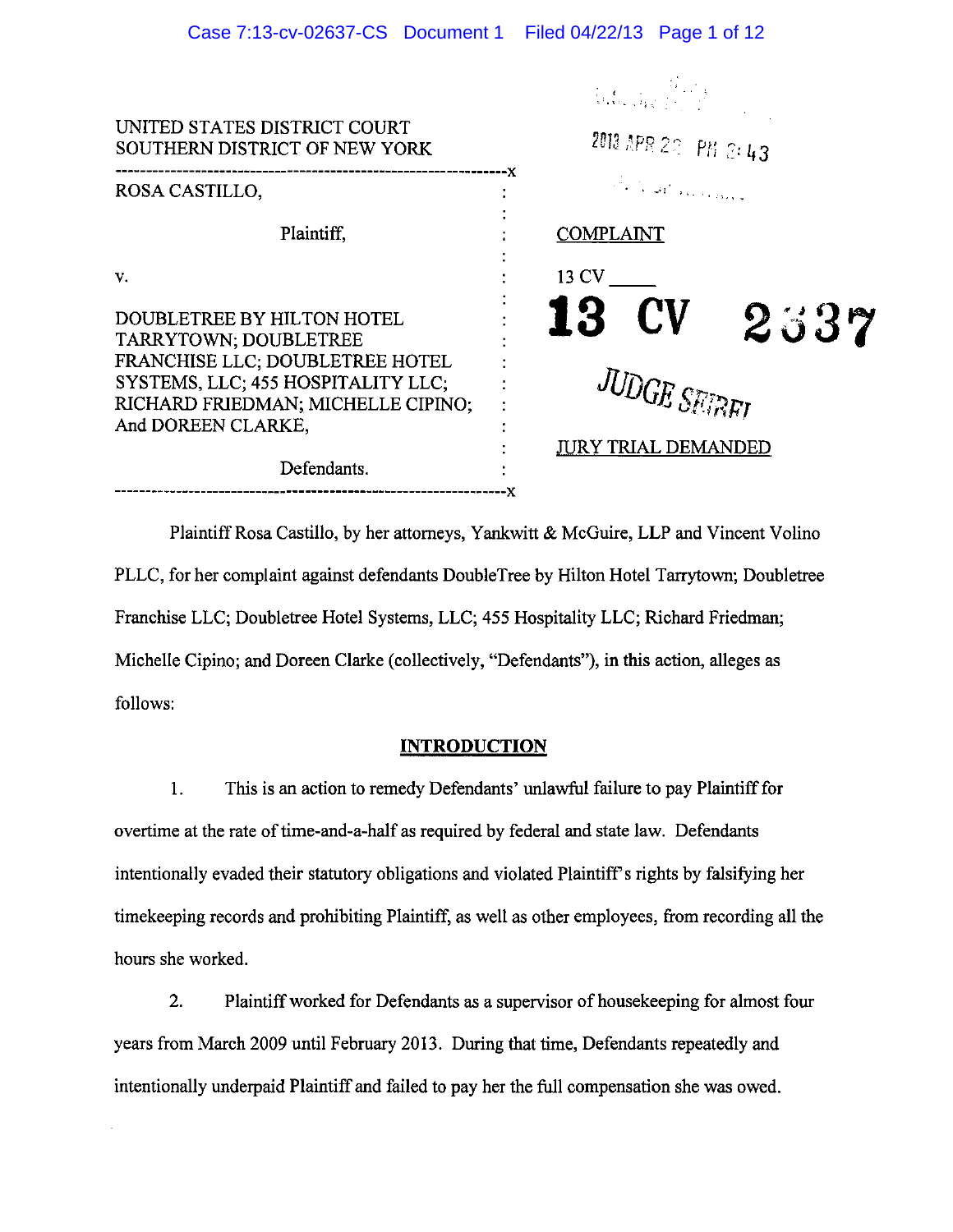### Case 7:13-cv-02637-CS Document 1 Filed 04/22/13 Page 2 of 12

3. Plaintiff worked approximately twenty hours of overtime per week for almost four years for which Defendants unlawfully failed to pay Plaintiff.

4. In addition, Defendants failed to pay Plaintiff for her accrued vacation days when she terminated her employment in February 2013; improperly deducted from Plaintiffs paycheck the costs of lunch even when Plaintiff did not eat lunch or take a lunch break; failed to pass gratuities along to her when left by hotel customers; and failed to reimburse Plaintiff for the costs of purchasing cleaning supplies.

### THE PARTIES

5. Plaintiff Rosa Castillo is an individual and a resident of Westchester County in the state of New York.

6. Plaintiff is an "employee" of each Defendant as defined by 29 U.S.C. § 203(e).

7. Defendant DoubleTree by Hilton Hotel Tarrytown ("Hotel") is a hotel with a place of business at 455 South Broadway, Tarrytown, NY 10591.

8. Defendant Doubletree Franchise LLC ("Doubletree Franchise") is a limited liability company organized under the laws of Delaware with its principal place of business in Beverly Hills, California. Upon information and belief, it is the franchisor of the Hotel.

9. Upon information and belief, defendant Doubletree Hotel Systems, LLC, was the predecessor in interest to Doubletree Franchise.

10. Upon information and belief, defendant Doubletree Franchise controlled the payroll and computer systems utilized by the Hotel as well as relevant operations at the Hotel.

11. Defendant 455 Hospitality LLC is a limited liability company organized under the laws of the State of New York and is the owner, operator and manager of the Hotel and a franchisee of Doubletree Franchise.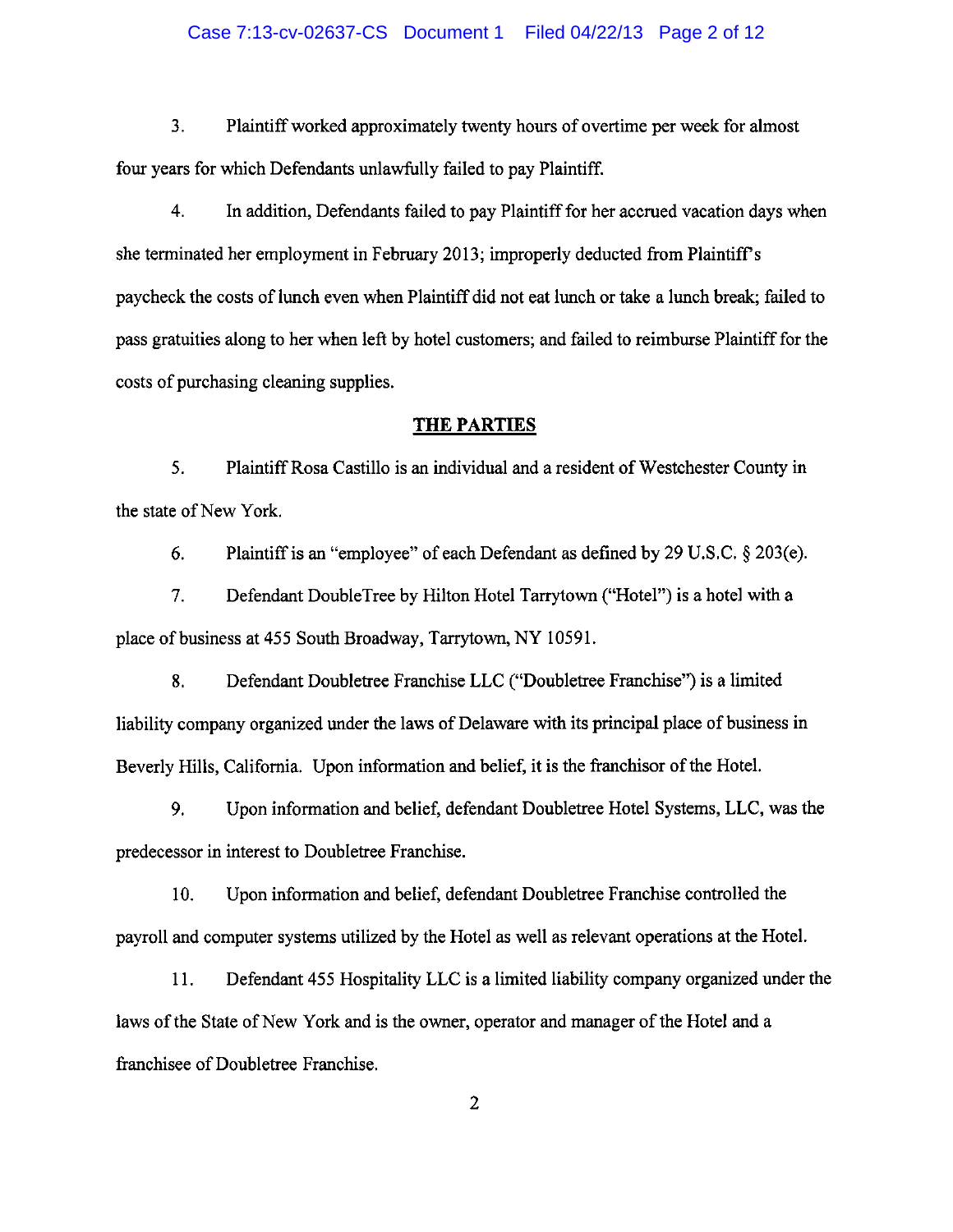### Case 7:13-cv-02637-CS Document 1 Filed 04/22/13 Page 3 of 12

12. Defendant Richard Friedman is the General Manager of the Hotel and works out of the Hotel located in Tarrytown, NY.

13. Defendant Michelle Cipino is the Director of Operations of the DoubleTree Hotel and works out of the Hotel located in Tarrytown, NY.

14. Defendant Doreen Clarke is the Director of Housekeeping of the DoubleTree Hotel and works out of the Hotel located in Tarrytown, NY.

15. Upon information and belief, each Defendant (i) had the authority and power to hire and fire Plaintiff; (ii) supervised and controlled Plaintiff's work schedule and conditions of employment; (iii) determined Plaintiff's rate and method of payment; (iv) maintained Plaintiff's employment records; and/or (v) made decisions related to each of Plaintiff's causes of action set forth below.

16. Alternatively, upon information and belief, each Defendant exercised functional control over Plaintiff's job functions insofar as her work upheld the professional interests of each Defendant.

17. Each Defendant was Plaintiff's "employer" as defined by 29 U.S.C. § 203(d).

18. At all relevant times, Defendants were engaged in interstate commerce.

### **JURISDICTION AND VENUE**

19. This Court has jurisdiction over Plaintiff's federal law claims pursuant to 28 U.S.C. § 1331 because they arise under the laws of the United States.

20. This Court has jurisdiction over Plaintiff's state law claims pursuant to 28 U.S.C. § 1367(a) because the state law claims are so related to the federal law claims in that they form part of the same case or controversy under Article III of the United States Constitution.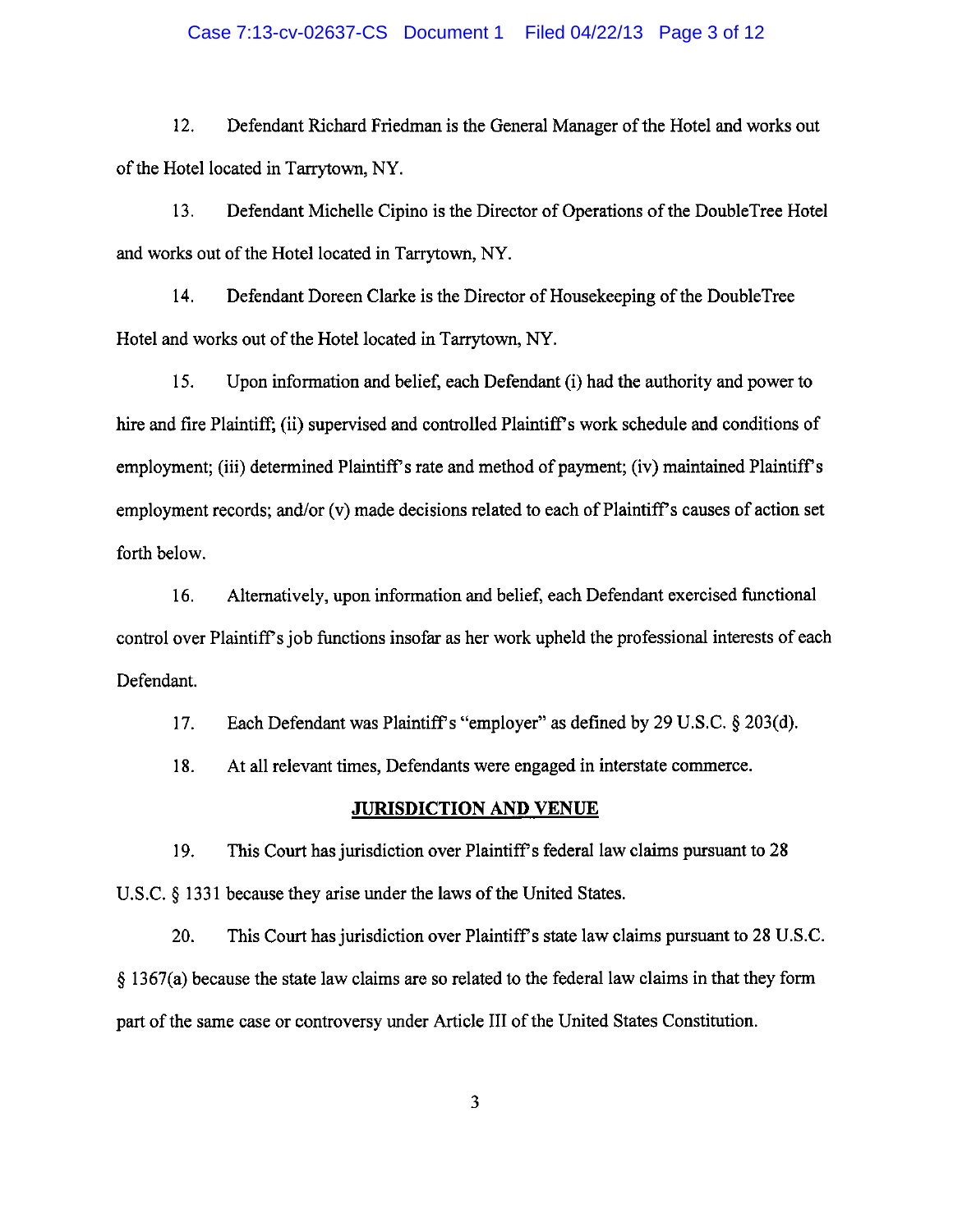21. Venue is proper in the Southern District of New York pursuant to 28 U.S.C.  $§$  1391(b)(2) because a substantial part of the events or omissions giving rise to the claims occurred in this District.

### FACTUAL BACKGROUND

22. Plaintiff was hired by the Hotel in March 2009 to be the supervisor of housekeeping as well as a housekeeper.

23. Plaintiff remained a supervisor of housekeeping and a housekeeper until February 9,2013, when she voluntarily terminated her employment.

24. At all times during Plaintiff's employment, defendant Clarke was Plaintiff's direct supervisor

25. From March 2009 until February 2011, Plaintiff was paid at the rate of\$12.00 per hour.

26. From March 2011 until she terminated her employment, Plaintiff was paid at the rate of \$12.50 per hour.

27. Plaintiff was primarily responsible for cleaning guest rooms, and her tasks included making beds, replacing linens, cleaning bathrooms, providing and replacing toiletries, vacuuming carpets and removing trash.

28. Plaintiff was responsible for cleaning approximately sixteen to seventeen guest rooms on a daily basis.

29. At all relevant times, Plaintiff worked five days per week, though the five days she worked varied based on the schedule determined solely by Defendants.

30. During her first year of employment, Plaintiff was scheduled to work 8.5 hours per day, which included a half-hour lunch break.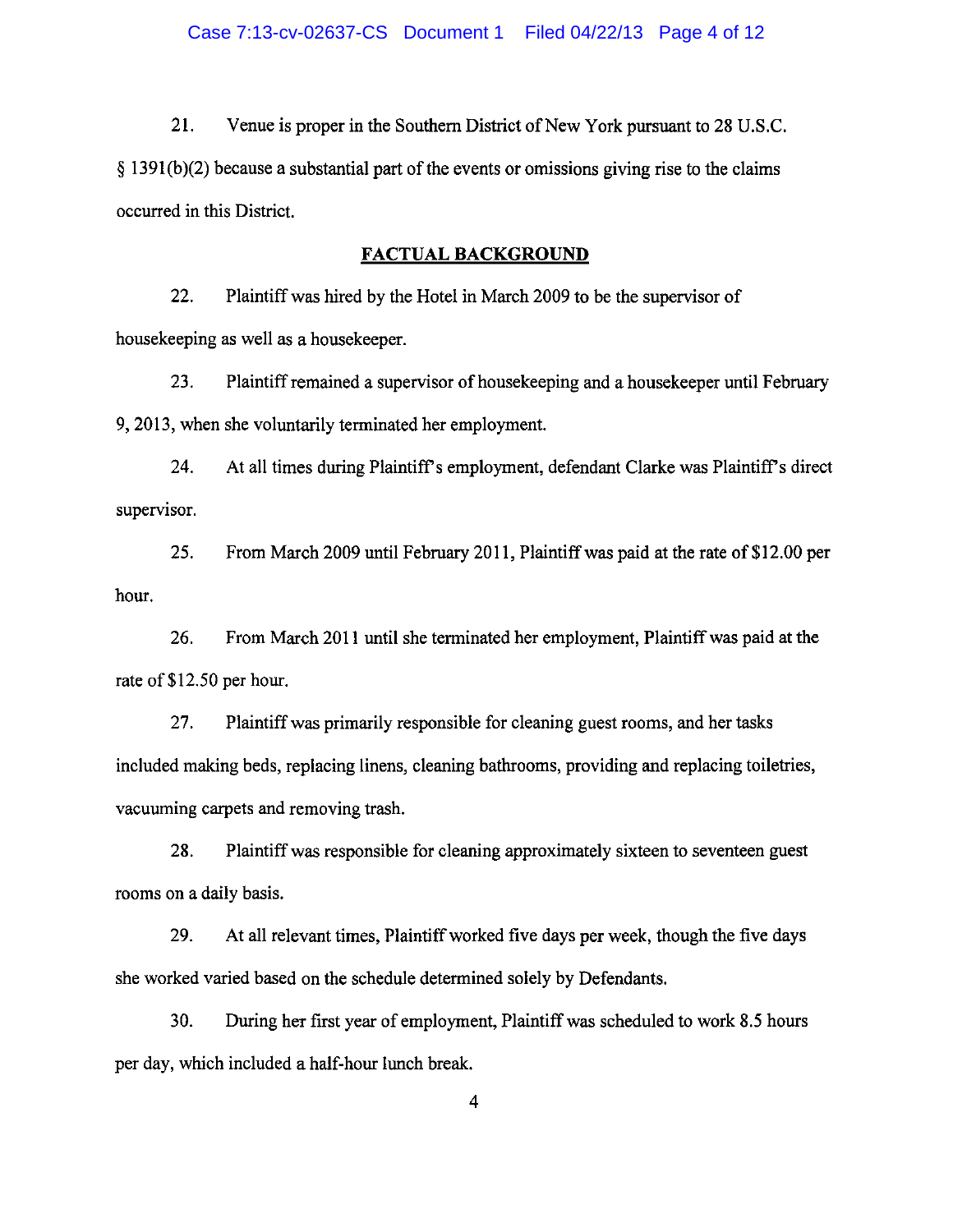### Case 7:13-cv-02637-CS Document 1 Filed 04/22/13 Page 5 of 12

31. After this first year, Defendants scheduled Plaintiff to work for eight hours, which included a half-hour lunch break. She was thus paid for 7.5 hours of work per day.

32. After her first year, Plaintiff was generally scheduled to arrive for work at 11:00 a.m. and leave at 7:00 p.m.

33. Plaintiff often arrived at the Hotel and started working before 11:00 a.m.

34. On most days, she left between 8:30 p.m. and 9:00 p.m., if not later.

35. On the busiest days, including most Saturdays and Sundays, Defendants directed Plaintiff to work as many as thirteen hours.

36. Although Plaintiff was entitled to a thirty minute unpaid lunch break, she would often not take a lunch break or a take a break for less than thirty minutes because of the amount of work she had to complete.

37. Even when she did not take a lunch break or took one for less than thirty minutes, Plaintiff would have thirty minutes of pay deducted from her wages.

38. In addition, for approximately three years during Plaintiff's employment, Defendants would deduct one dollar per day from Plaintiff s paycheck as a cost of lunch. Plaintiff seldom purchased the lunch provided by Defendants and was never informed if she could opt out of the lunch program or how to do so.

39. Upon information and belief, Plaintiff worked approximately twenty hours of overtime per week for which Plaintiff was not paid.

40. Employees were instructed to punch out at the end of their scheduled shift and then continue to work "off the clock."

41. Despite this instruction, sometimes Plaintiff did not clock out at the end of her scheduled shift, but rather remained "on the clock" until she completed her assigned work. Her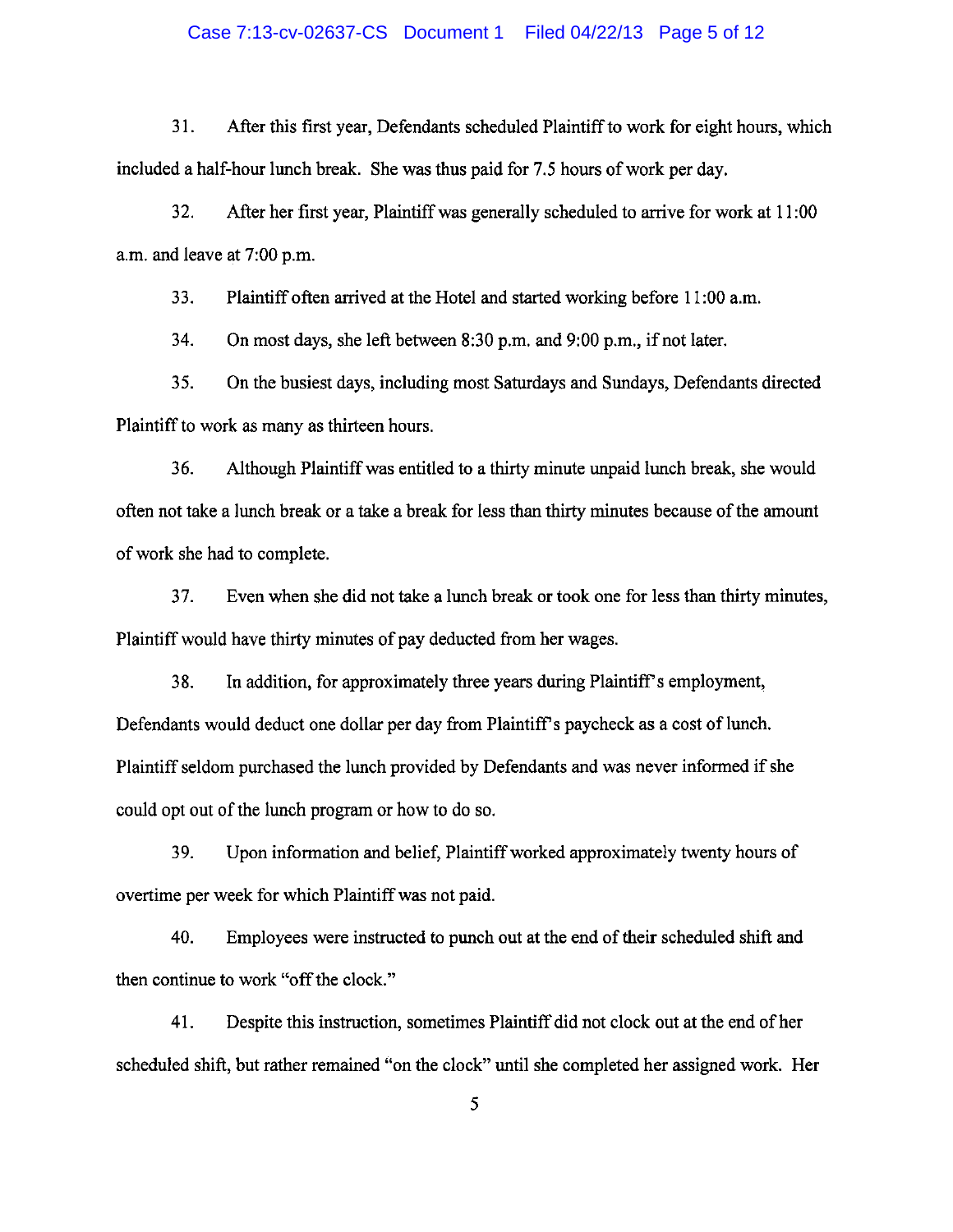### Case 7:13-cv-02637-CS Document 1 Filed 04/22/13 Page 6 of 12

recorded time was later adjusted to inaccurately show that she was not owed overtime pay. Other times, Plaintiff clocked out at the end of her scheduled shift but continued to work as instructed.

42. Plaintiff did not speak to management about her unpaid overtime wages because management, including defendant Clarke, would get angry when approached by employees about unpaid work.

43. Defendant Clarke was the person primarily responsible for setting Plaintiff's schedule, controlling when she would clock in and out and revising payroll records to reduce Plaintiff's hours worked.

44. Defendant Clarke revised the records of Plaintiffs hours by altering the number of hours worked reflected in those records. Defendant Clarke also controlled payroll to ensure Plaintiff would not receive the overtime pay to which she was entitled.

45. When Plaintiff left the Hotel's employ in February 2013, she had accumulated twelve days of unpaid vacation.

46. Defendants failed to pay Plaintiff her accrued vacation time upon her departure.

47. As a supervisor, Plaintiff made sure rooms were cleaned to the standard required by the Hotel.

48. Plaintiff was not involved in interviewing, selecting, hiring or firing employees.

49. Plaintiff was not involved in adjusting employees' rates of payor hours of work or in directing the work of other employees.

50. Plaintiff was not involved in evaluating employees' productivity or efficiency for the purpose of recommending promotions or other changes in status or in handling employee complaints and grievance.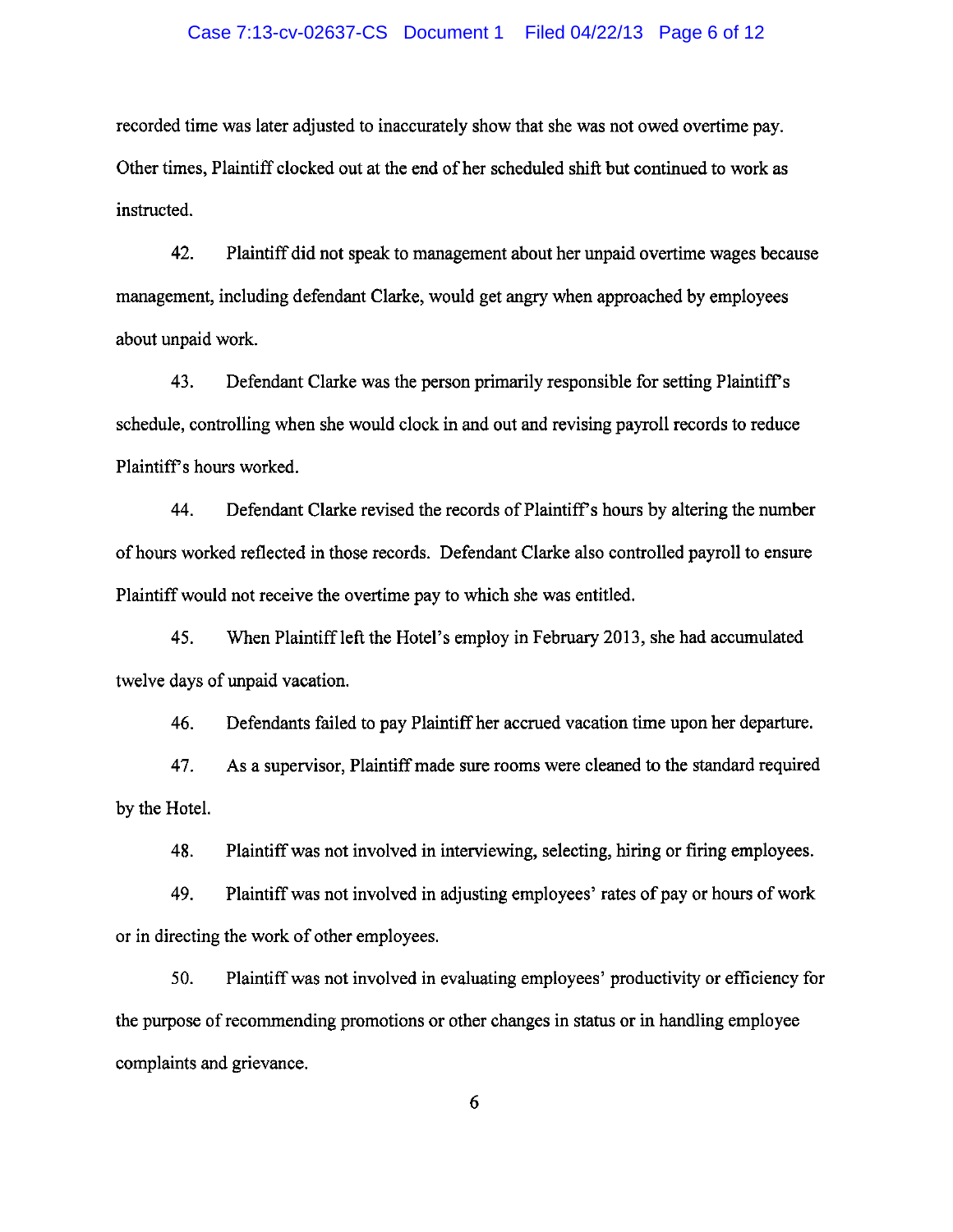## Case 7:13-cv-02637-CS Document 1 Filed 04/22/13 Page 7 of 12

51. Plaintiff was not involved in disciplining employees.

52. Plaintiff was not involved in planning the work, determining the techniques to be used, or apportioning the work among the employees.

53. Plaintiff was not responsible for providing for the safety and security of the employees or the property, planning and controlling the budget, or monitoring or implementing legal compliance measures.

54. Accordingly, at all relevant times, Plaintiff was a non-exempt employee covered under the federal Fair Labor Standards Act, 29 U.S.C. § 201 *et seq.* 

### COUNT ONE

(Violation of the Fair Labor Standards Act, 29 U.S.C. § 201 *et seq.)* 

55. Plaintiff repeats and realleges each and every allegation contained in paragraphs 1 through 54 with the same force and effect as if set forth herein.

56. Plaintiff was entitled to receive overtime payments at the rate of time-and-a-half for working more than forty hours per week during the time she worked for the Hotel under applicable federal law.

57. Although Plaintiff worked overtime as a housekeeper from March 2010 through February 2013, she was not paid overtime compensation for this period.

58. Defendants' failure to pay Plaintiff the overtime wages due to her at the rate of time-and-a-half was willful.

59. By reason of the foregoing, Plaintiff is entitled to recover damages from Defendants in an amount to be determined at trial, plus attorneys' fees and costs.

# COUNT TWO

(Violation of the Fair Labor Standards Act, 29 U.S.C. § 201 *et seq.)*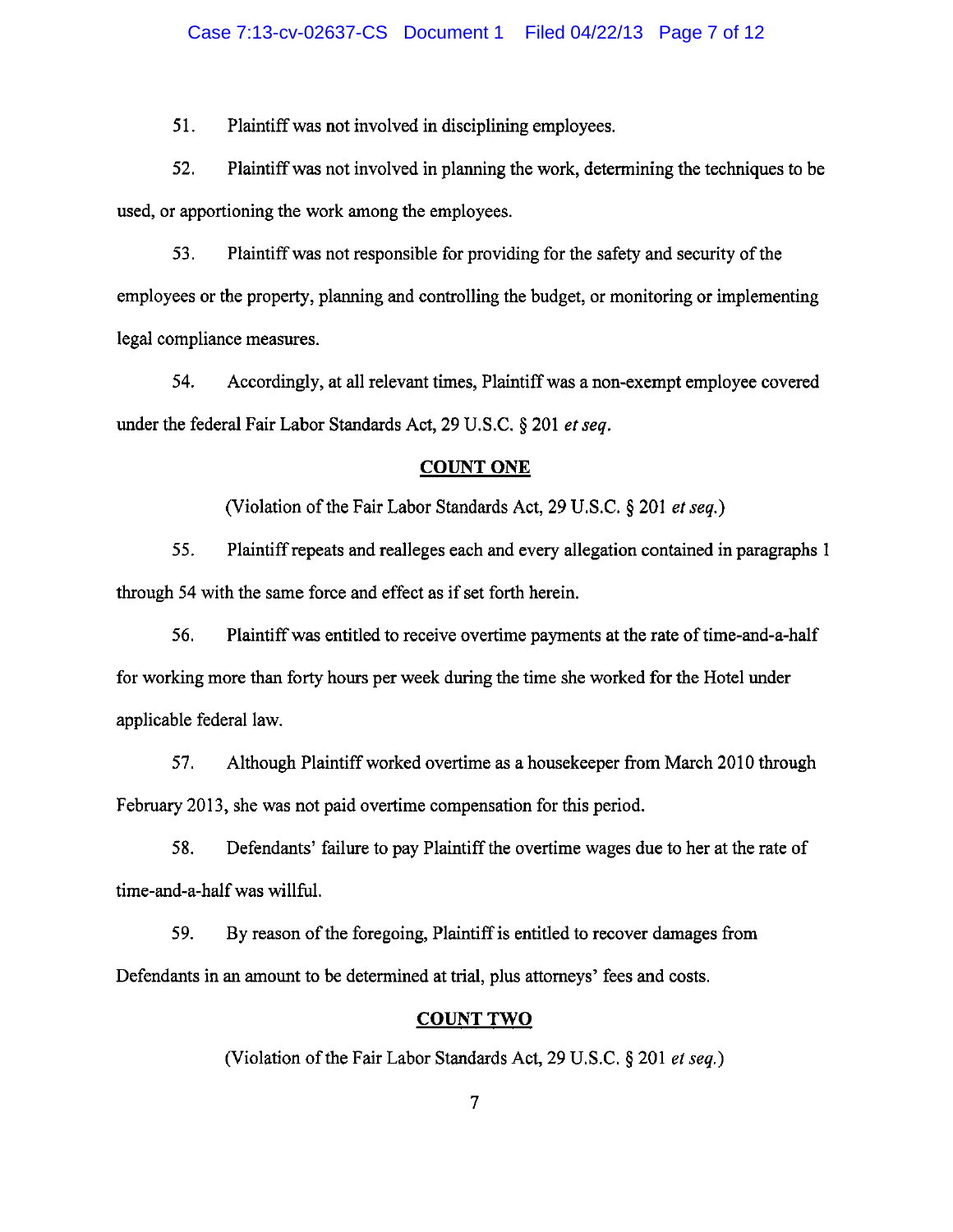### Case 7:13-cv-02637-CS Document 1 Filed 04/22/13 Page 8 of 12

60. Plaintiff repeats and realleges each and every allegation contained in paragraphs I through 59 with the same force and effect as if set forth herein.

61. Plaintiff was mandated a thirty minute lunch break during which she often had to work.

62. She was considered to be "off the clock" during this time regardless of whether she worked.

63. Defendants knew or should have known Plaintiff was performing work at this time on their behalf and permitted Plaintiff to continue performing her work.

64. Plaintiff should have been paid for work performed during her lunch break, and Defendants failed to pay her for this time worked.

65. By reason of the foregoing, Plaintiff is entitled to recover damages from Defendants in an amount to be determined at trial, plus attorneys' fees and costs.

# COUNT THREE

(Violation of the Fair Labor Standards Act, 29 u.s.c. § 201 *et seq.)* 

66. Plaintiff repeats and realleges each and every allegation contained in paragraphs 1 through 65 with the same force and effect as if set forth herein.

67. For approximately three years, Plaintiff was charged each day one dollar as a cost of lunch regardless of whether she purchased food or even took a lunch break.

68. Defendants did not provide a mechanism for Plaintiff to stop these automatic deductions for lunch costs.

69. Even if Defendants did provide such a mechanism, it was never communicated to Plaintiff.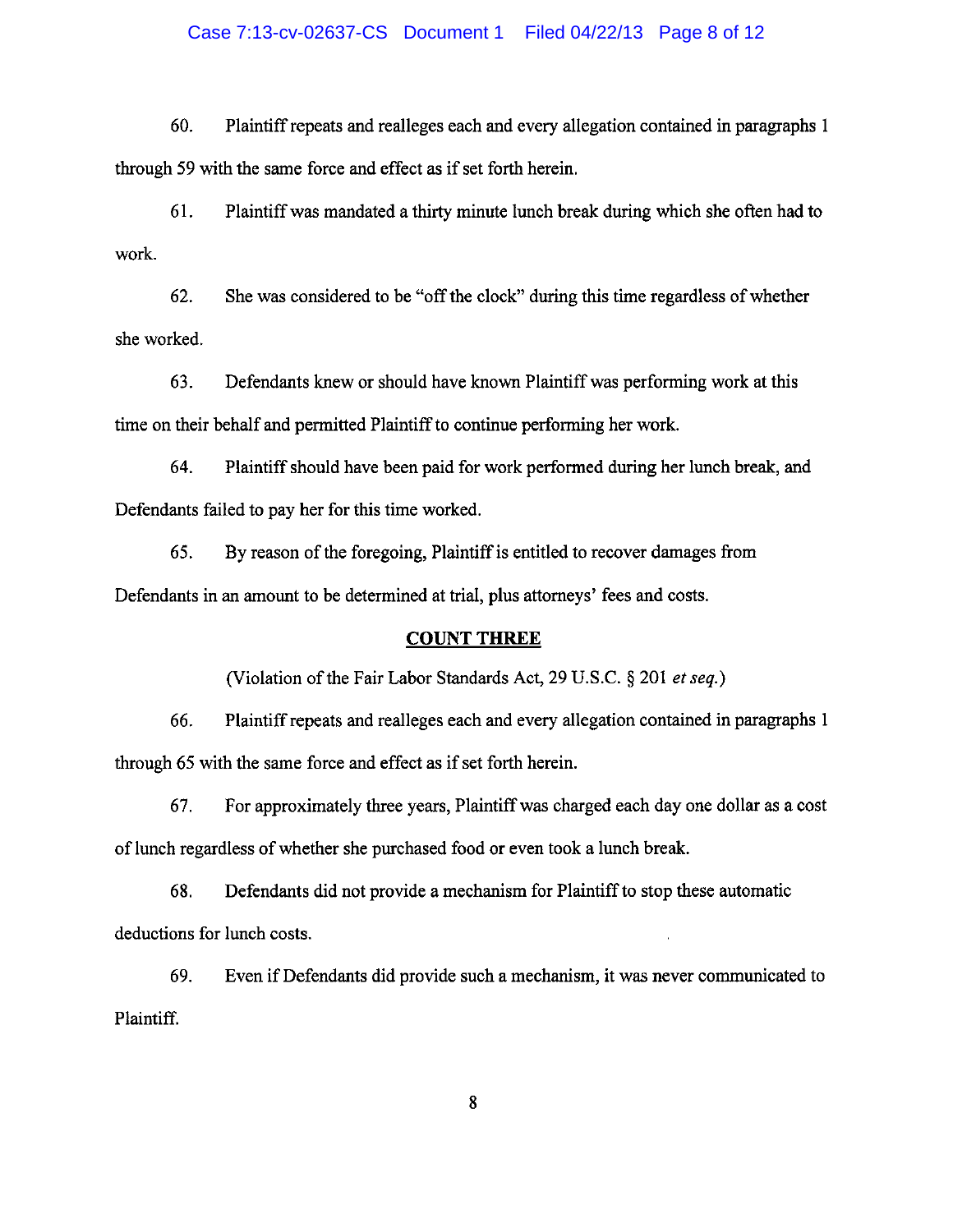70. By reason of the foregoing, Plaintiff is entitled to recover damages from Defendants in an amount to be determined at trial, plus attorneys' fees and costs.

# COUNT FOUR

(New York Labor Law and 12 N.Y. Comp. Codes R. & Regs. § 142-2.2)

71. Plaintiff repeats and realleges each and every allegation contained in paragraphs 1 through 70 with the same force and effect as if set forth herein.

72. Plaintiff was entitled to receive overtime payments at the rate of time-and-a-half for working more than forty hours per week during the time she worked for the Hotel under applicable state law.

73. Although Plaintiff worked overtime as a housekeeper from March 2010 through February 2013, she was not paid overtime compensation for this period.

74. Plaintiff did not receive such overtime compensation.

75. Defendants' failure to pay Plaintiff the overtime wages due to her at the rate of time-and-a-half was willful.

76. By reason of the foregoing, Plaintiff is entitled to recover damages from Defendants in an amount to be determined at trial, plus attorneys' fees and costs.

# COUNT FIVE

(New York Labor Law § 196-d)

77. Plaintiff repeats and realleges each and every allegation contained in paragraphs 1 through 76 with the same force and effect as if set forth herein.

78. From time to time, guests of the Hotel left gratuities for the house keeping staff.

79. On at least two occasions, guests left these gratuities which were meant for the housekeeping staff, including Plaintiff, with Hotel administration.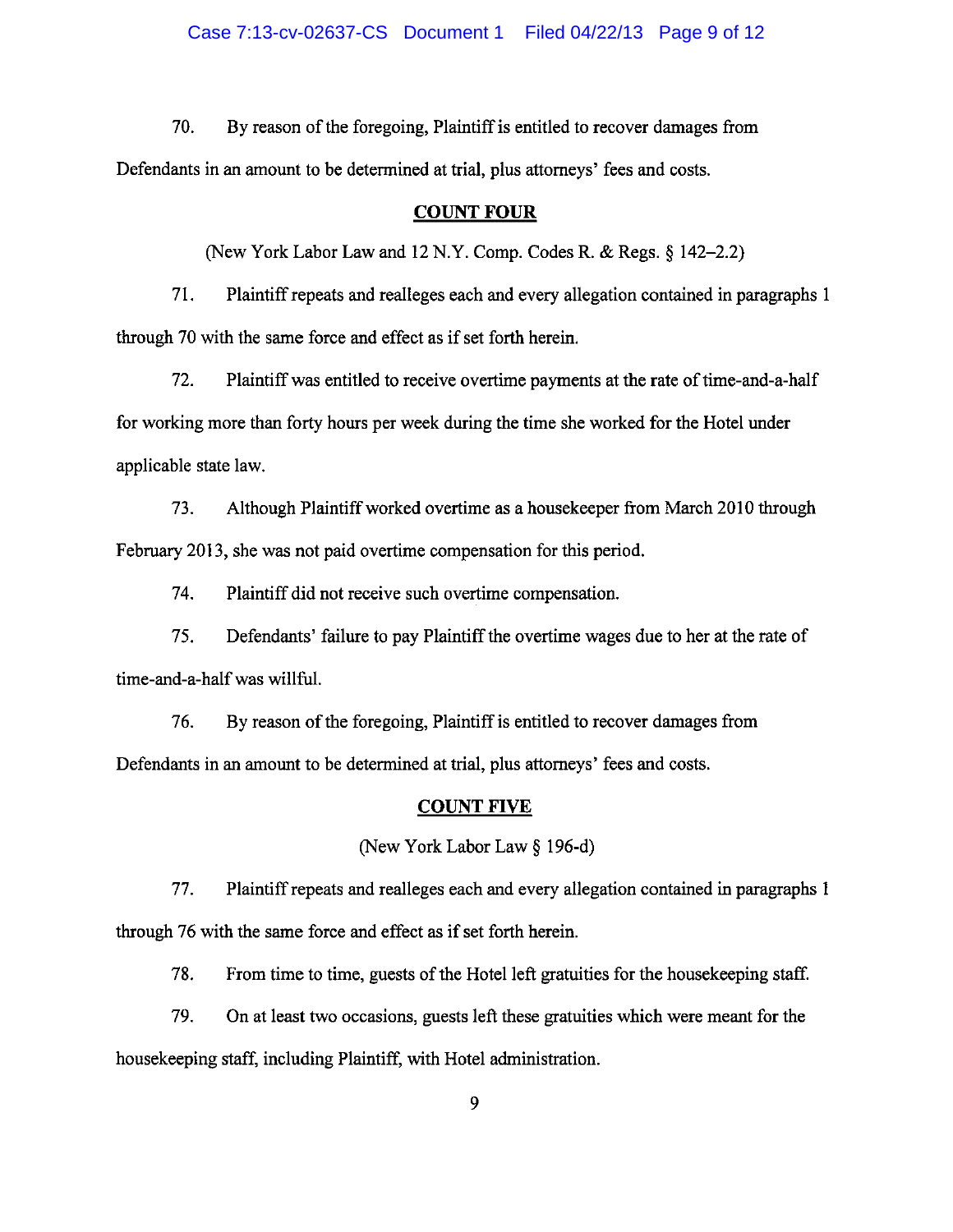80. On at least two occasions, Defendants failed to provide these gratuities to Plaintiff.

81. By failing to provide these gratuities to Plaintiff, Defendants violated New York Labor Law § 196-d.

82. By reason of the foregoing, Plaintiff is entitled to recover damages from Defendants in an amount to be determined at trial, plus attorneys' fees and costs.

### COUNT SIX

### (New York Labor Law)

83. Plaintiff repeats and realleges each and every allegation contained in paragraphs 1 through 82 with the same force and effect as if set forth herein.

84. When Plaintiff left Defendants' employ in February 2013, she had twelve accrued and unpaid vacation days.

85. She was not paid for these accrued and unused vacation days.

86. Defendants did not have any policy forfeiting reimbursement for unpaid vacation time.

87. Defendants informed Plaintiff that she would have been paid for these vacation days had she provided more advance notice of her departure of Defendants' employ.

88. There was no written policy or corporate practice in support of this statement.

89. Upon information and belief, other employees of Defendants were paid for their accrued and unused vacation time.

90. By reason of the foregoing, Plaintiff is entitled to recover damages from Defendants in an amount of \$1,125, plus attorneys' fees and costs, for accrued and unpaid vacation days.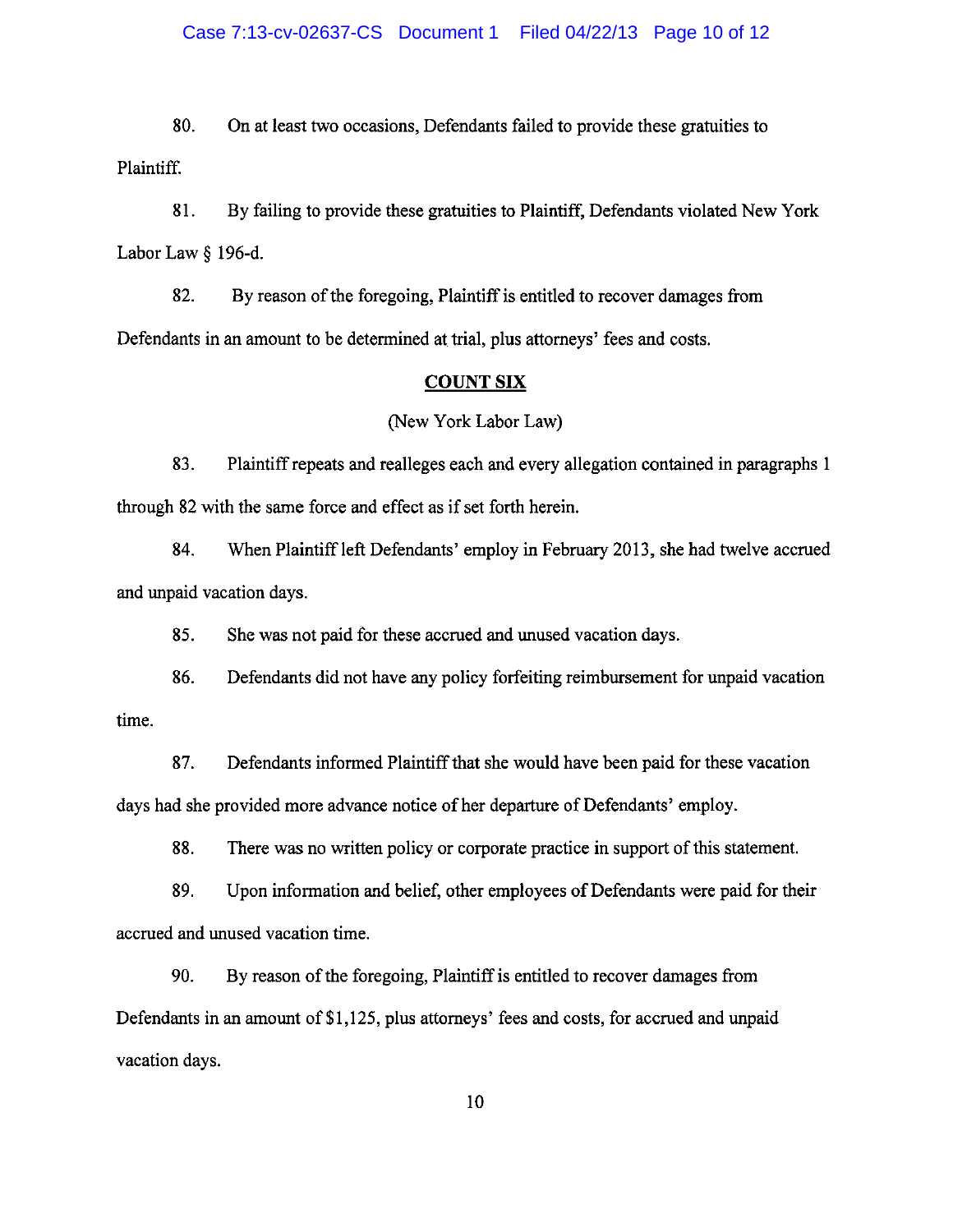# COUNT SEVEN

(New York Labor Law § 193)

91. Plaintiff repeats and realleges each and every allegation contained in paragraphs 1 through 90 with the same force and effect as if set forth herein.

92. Plaintiff was required to purchase her own cleaning supplies and tools in order to perform her duties on behalf of Defendants.

93. Defendants knew of such purchases and failed to reimburse Plaintiff for these costs.

94. This failure was intentional and reflected Defendants' bad faith violation of state

law. The omission was tantamount to an improper charge against pay that effectively lowered

Plaintiff's regular and overtime wage rates.

95. By reason of the foregoing, Plaintiff is entitled to recover damages from

Defendants in an amount to be determined at trial, plus attorneys' fees and costs.

# **PRAYER FOR RELIEF**

**WHEREFORE,** Plaintiff respectfully requests this Court enter judgment for Plaintiff and against Defendants and award:

- a. Unpaid wages at the rate of time-and-a-half owed by Defendants to Plaintiff for hours worked in excess of forty hours per week;
- b. An equal amount in liquidated damages for Defendants' willfulness in failing to pay Plaintiff overtime wages;
- c. Wages for accrued and unpaid vacation days in the amount of  $$1,125$ ;
- d. Prejudgment interest;
- e. Costs of this action, including attorneys' fees; and
- f. Such other and further relief as the Court deems just and proper.